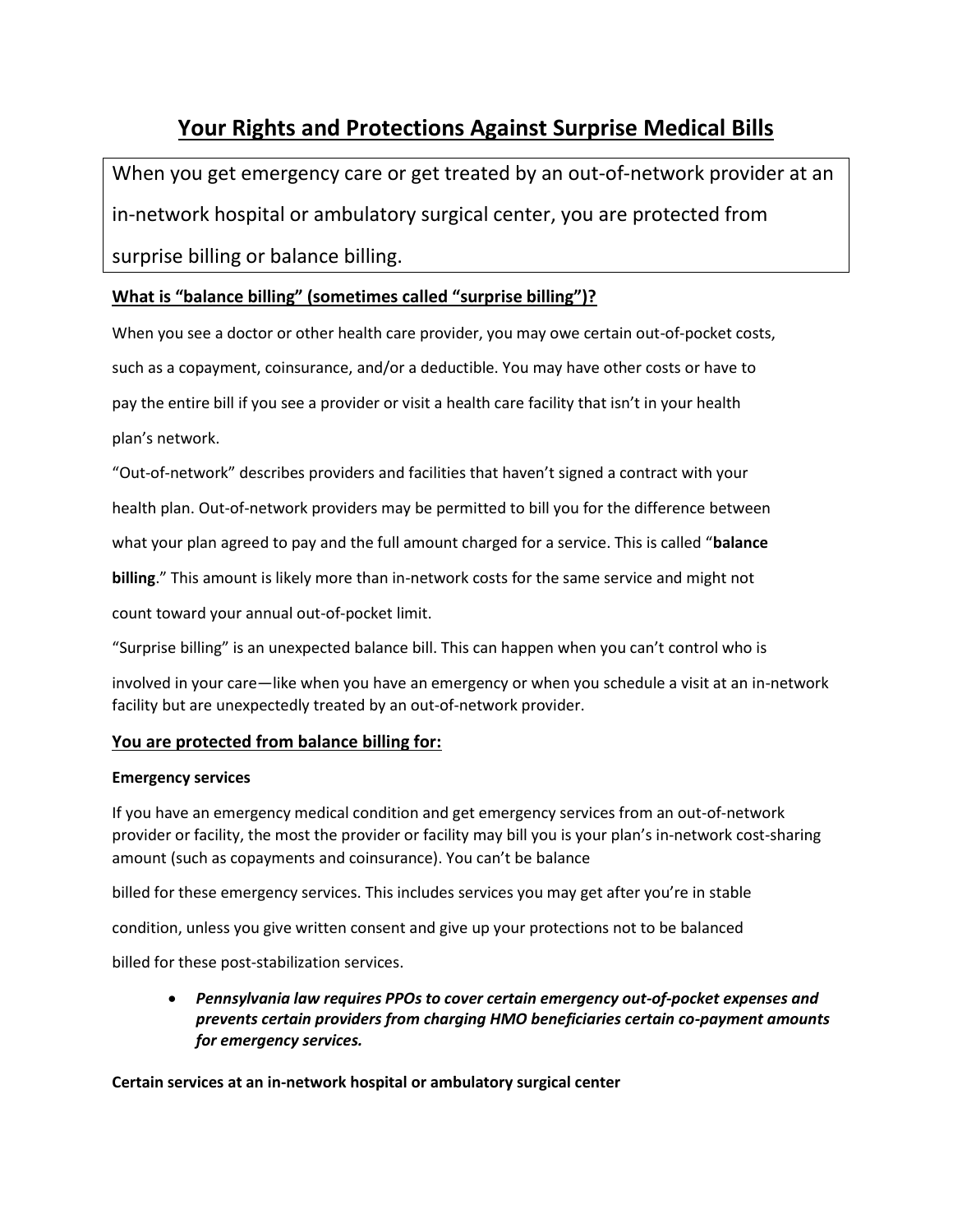When you get services from an in-network hospital or ambulatory surgical center, certain providers there may be out-of-network. In these cases, the most those providers may bill you is your plan's in-network cost-sharing amount. This applies to emergency medicine, anesthesia, pathology, radiology, laboratory, neonatology, assistant surgeon, hospitalist, or intensivist services. These providers **can't** balance bill you and may **not** ask you to give up your protections not to be balance billed.

If you get other services at these in-network facilities, out-of-network providers **can't** balance bill you, unless you give written consent and give up your protections.

**You're never required to give up your protections from balance billing. You also aren't required to get care out-of-network. You can choose a provider or facility in your plan's network.**

• *Pennsylvania law requires PPOs to cover certain emergency out-of-pocket expenses and prevents certain providers from charging HMO beneficiaries certain copayment amounts for emergency services.*

## **When balance billing isn't allowed, you also have the following**

#### **protections:**

• You are only responsible for paying your share of the cost (like the copayments, coinsurance, and deductibles that you would pay if the provider or facility was in-network). Your health plan will pay out-of-network providers and facilities directly.

• Your health plan generally must:

o Cover emergency services without requiring you to get approval for services in advance (prior authorization).

o Cover emergency services by out-of-network providers.

o Base what you owe the provider or facility (cost-sharing) on what it would pay an in-network provider or facility and show that amount in your explanation of

benefits.

o Count any amount you pay for emergency services or out-of-network services toward your deductible and out-of-pocket limit.